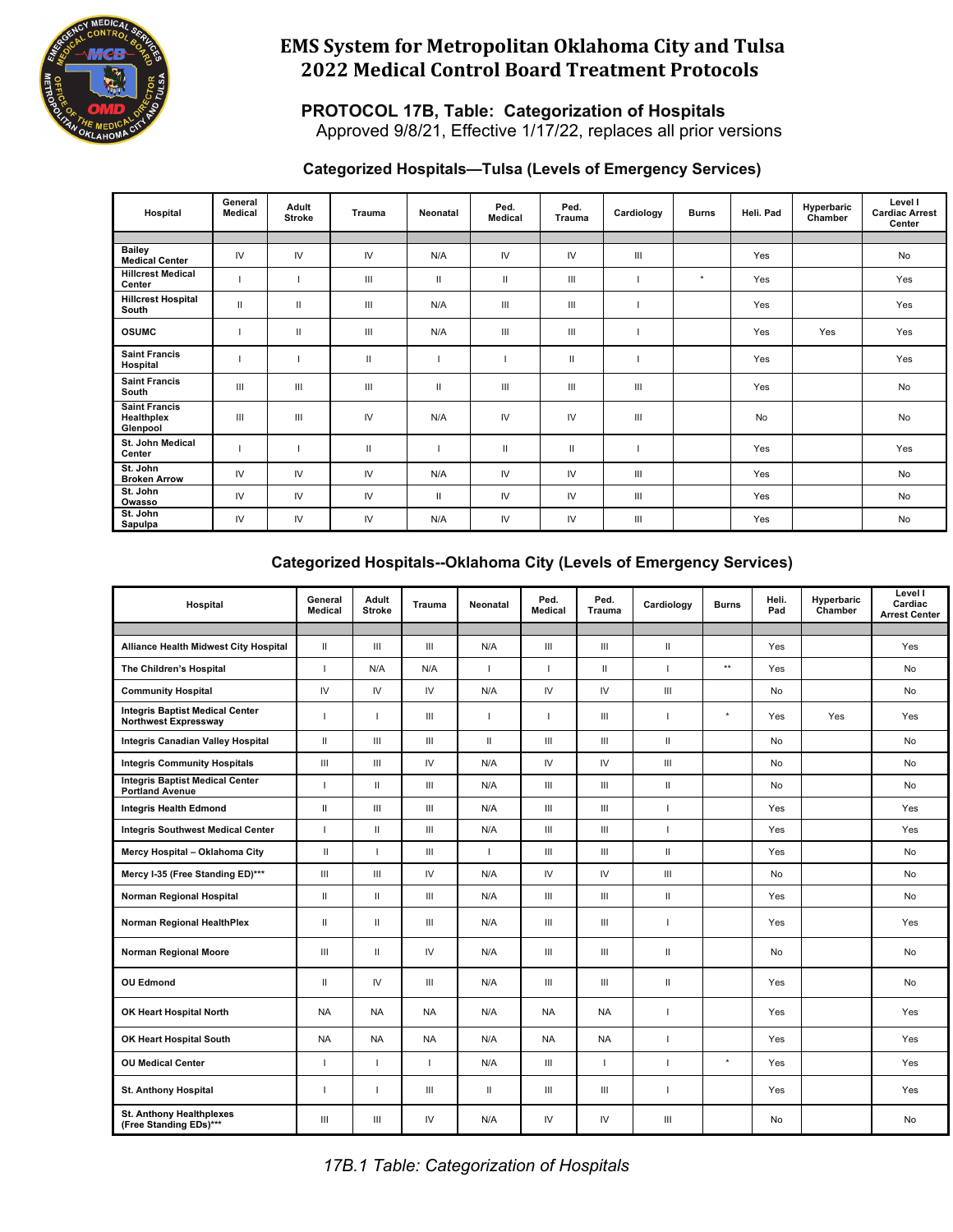

**PROTOCOL 17B, Table: Categorization of Hospitals** Approved 9/8/21, Effective 1/17/22, replaces all prior versions

#### **Specialty Hospitals, Healthcare Facilities, and Additional Service Capabilities**

| <b>Veterans Administration</b><br><b>Hospital</b><br><b>OKC</b>                         | Predominately a medical and surgical facility for the veteran population.<br>The Veterans Administration Hospital is capable of managing patients with<br>complex medical illnesses and non-Priority 1 traumatic injuries.                                                                                                                                                                                                                                                                                                                                                                                                                                                                                                                                                                                                                                                                                                          |
|-----------------------------------------------------------------------------------------|-------------------------------------------------------------------------------------------------------------------------------------------------------------------------------------------------------------------------------------------------------------------------------------------------------------------------------------------------------------------------------------------------------------------------------------------------------------------------------------------------------------------------------------------------------------------------------------------------------------------------------------------------------------------------------------------------------------------------------------------------------------------------------------------------------------------------------------------------------------------------------------------------------------------------------------|
| <b>Bone and Joint Hospital</b><br><b>OKC</b>                                            | Predominately an orthopedic referral facility; Level IV Trauma Center                                                                                                                                                                                                                                                                                                                                                                                                                                                                                                                                                                                                                                                                                                                                                                                                                                                               |
| <b>Oklahoma Heart Hospital</b><br>(North & South Campus) OKC                            | Predominately a medical and surgical facility for Priority I and II assigned<br>and unassigned patients with cardiac related symptoms.                                                                                                                                                                                                                                                                                                                                                                                                                                                                                                                                                                                                                                                                                                                                                                                              |
| <b>OU Medical Center, (Dean</b><br>McGee Eye Institute) OKC                             | OUMC is affiliated with Dean McGee Eye Institute. Patients with isolated<br>ocular trauma with loss of vision, change in the appearance of the eye, or<br>severe ocular pain should be transported to OUMC Presbyterian Tower for<br>most expeditious access to ocular services.                                                                                                                                                                                                                                                                                                                                                                                                                                                                                                                                                                                                                                                    |
| <b>OU Medical Center, OKC</b>                                                           | Labor and Delivery Services should only receive pregnant women<br>with an obstetrical complaint and a gestational period greater than<br>20 weeks.                                                                                                                                                                                                                                                                                                                                                                                                                                                                                                                                                                                                                                                                                                                                                                                  |
| <b>McBride Clinic Orthopedic</b><br><b>Hospital OKC</b>                                 | Predominately an orthopedic referral facility; Level IV Trauma<br>Center                                                                                                                                                                                                                                                                                                                                                                                                                                                                                                                                                                                                                                                                                                                                                                                                                                                            |
| <b>Level   Cardiac Arrest Center</b>                                                    | Cardiac intervention capabilities including a Cardiac Cath Lab and<br>an interventional cardiologist available 24 hours a day, seven days<br>a week; a therapeutic hypothermia method to cool the patient for<br>at least 12 hours after a cardiac arrest.                                                                                                                                                                                                                                                                                                                                                                                                                                                                                                                                                                                                                                                                          |
| <b>Center for Orthopedic</b><br><b>Reconstruction &amp; Excellence</b><br>(CORE), Jenks | Predominately an orthopedic referral facility that should only<br>receive surgical related patients with a chief complaint related to a<br>scheduled surgery at CORE within the next 7 days or a surgery<br>that was performed at CORE within the past 30 days. The patient's<br>surgeon (or the call coverage surgeon) must be contacted and<br>agree to accept the patient at CORE's "Emergency Department"<br>prior to EMSA transport. The patient and/or patient representative<br>(eg. family) has the responsibility to provide the treating EMS<br>personnel the contact number for the surgeon/physician at CORE.<br>The EMSA Communications Center will attempt to contact that<br>surgeon/physician at CORE on a recorded line. If no answer from<br>the surgeon/physician at CORE within 10 (TEN) minutes of<br>attempted notification, an alternate destination shall be selected to<br>promote efficient scene time.   |
| <b>Oklahoma Surgical Hospital</b><br>(OSH) Tulsa                                        | Predominately a surgical referral facility that should only receive<br>surgical related patients with a chief complaint related to a<br>scheduled surgery at OSH within the next 7 days or a surgery that<br>was performed at OSH within the past 30 days. The patient's<br>surgeon (or the call coverage specialist partner) must be<br>contacted and agree to accept the patient at OSH's "Emergency<br>Department" prior to EMSA transport. The patient and/or patient<br>representative (eg. family) has the responsibility to provide the<br>treating EMS personnel the contact number for the<br>surgeon/physician at OSH. The EMSA Communications Center<br>will attempt to contact that surgeon/physician at OSH on a<br>recorded line. If no answer from the surgeon/physician at OSH<br>within 10 (TEN) minutes of attempted notification, an alternate<br>destination shall be selected to promote efficient scene time. |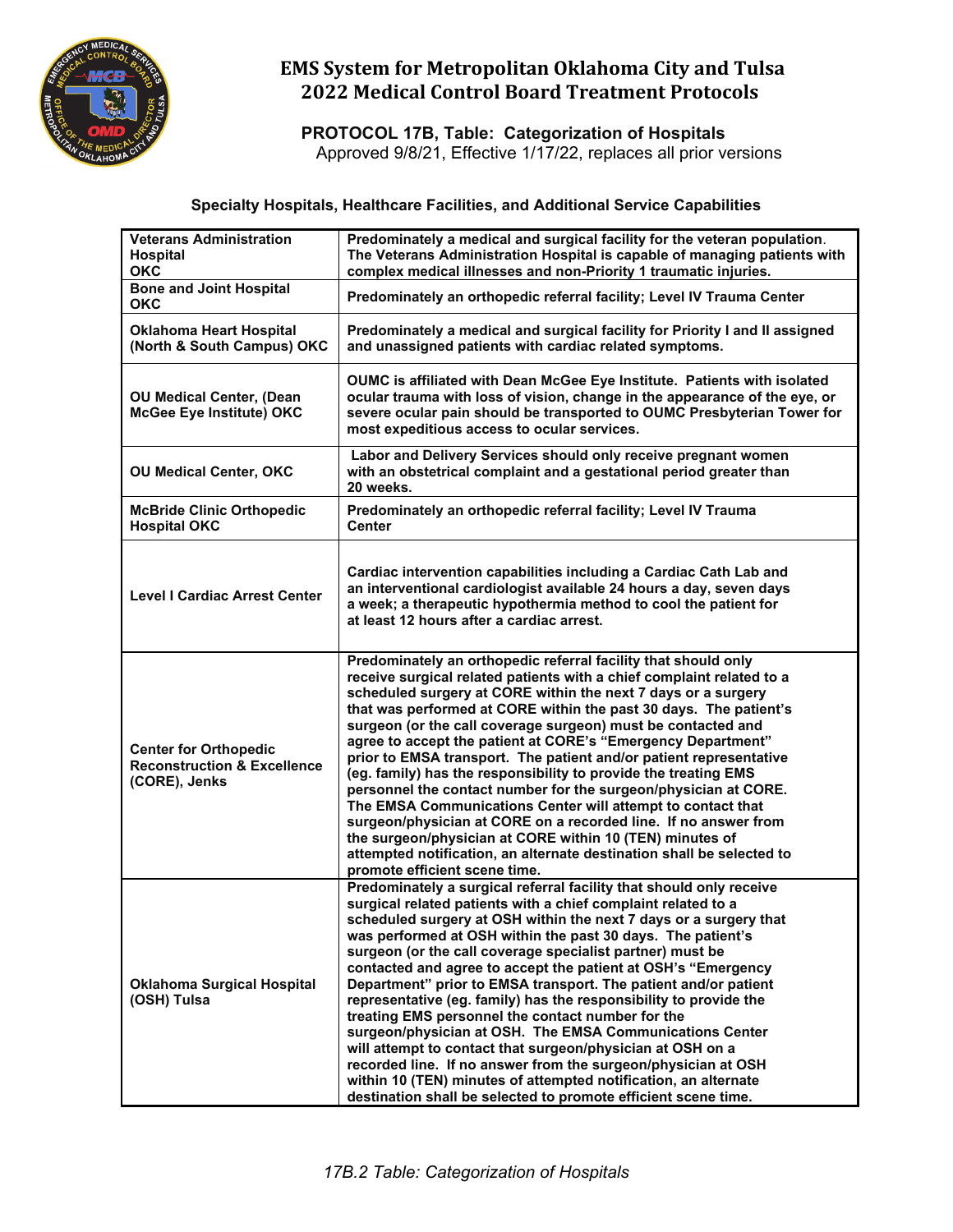

**PROTOCOL 17B, Table: Categorization of Hospitals** Approved 9/8/21, Effective 1/17/22, replaces all prior versions

| <b>Tulsa Spine &amp; Specialty</b><br><b>Hospital (TSSH)</b>                                                              | Predominately an orthopedic & neurosurgical referral facility that<br>should only receive surgical related patients with a chief complaint<br>related to a scheduled surgery at Tulsa Spine & Select Specialty<br>Hospital within the next 7 days or a surgery that was performed at<br>Tulsa Spine & Select Specialty Hospital within the past 30 days.<br>The patient's surgeon (or the call coverage surgeon) must be<br>contacted and agree to accept the patient at Tulsa Spine & Select<br>Specialty Hospital's "Emergency Department" prior to EMSA<br>transport. The patient and/or patient representative (eg. family) has<br>the responsibility to provide the treating EMS personnel the<br>contact number for the surgeon/physician at TSSH. The EMSA<br><b>Communications Center will attempt to contact that</b><br>surgeon/physician at TSSH on a recorded line. If no answer from<br>the surgeon/physician at TSSH within 10 (TEN) minutes of<br>attempted notification, an alternate destination shall be selected to<br>promote efficient scene time.                                                                                                                                                                                                                                                                                                                  |
|---------------------------------------------------------------------------------------------------------------------------|------------------------------------------------------------------------------------------------------------------------------------------------------------------------------------------------------------------------------------------------------------------------------------------------------------------------------------------------------------------------------------------------------------------------------------------------------------------------------------------------------------------------------------------------------------------------------------------------------------------------------------------------------------------------------------------------------------------------------------------------------------------------------------------------------------------------------------------------------------------------------------------------------------------------------------------------------------------------------------------------------------------------------------------------------------------------------------------------------------------------------------------------------------------------------------------------------------------------------------------------------------------------------------------------------------------------------------------------------------------------------------------|
| <b>Norman Regional HealthPlex</b>                                                                                         | Norman Regional HealthPlex has Labor and Delivery services for<br>patients in labor.                                                                                                                                                                                                                                                                                                                                                                                                                                                                                                                                                                                                                                                                                                                                                                                                                                                                                                                                                                                                                                                                                                                                                                                                                                                                                                     |
| <b>Integris Lakeside Women's</b><br><b>Hospital OKC</b>                                                                   | Predominately a labor and delivery hospital for assigned patients                                                                                                                                                                                                                                                                                                                                                                                                                                                                                                                                                                                                                                                                                                                                                                                                                                                                                                                                                                                                                                                                                                                                                                                                                                                                                                                        |
| St. Anthony Healthplex,<br><b>Saint Francis Healthplex-</b><br>Glenpool, Mercy I-35, Integris<br><b>Portland Hospital</b> | Typical emergency department capabilities exist, though no post-<br>emergency department care (surgery, cardiac cath, inpatient care)<br>is available on-site. These facilities should be bypassed for a<br>hospital-based emergency department when the patient's<br>symptoms, exam, and/or diagnostics such as 12-lead ECG indicate<br>the patient most likely requires very urgent or emergent<br>intervention by a specialty physician that is hospital-based (eg.<br>cardiac cath, surgery). Examples of typical transports allowed<br>include: minor head trauma with no or brief LOC; MVC or falls with<br>low suspicion for internal injury and normal vital signs; minor<br>isolated/closed orthopedic injury; epistaxis; respiratory infections;<br>dental injury/illness; fever in pediatrics and young adult (without<br>hypotension/suspected sepsis); chest pain in patients less than 35<br>years of age, without ST elevation or depression on 12-lead ECG,<br>and without coronary disease history; HTN illness; abdominal pain<br>with normal vital signs and suspected non-surgical cause;<br>genitourinary illness (infections, kidney stones, vaginal bleeding<br>non-pregnant), neurological illness (headaches, seizure (non-<br>status) with seizure history), psychiatric illness, allergic reactions,<br>minor burns, dermal rashes, and MCI "green" patients. |